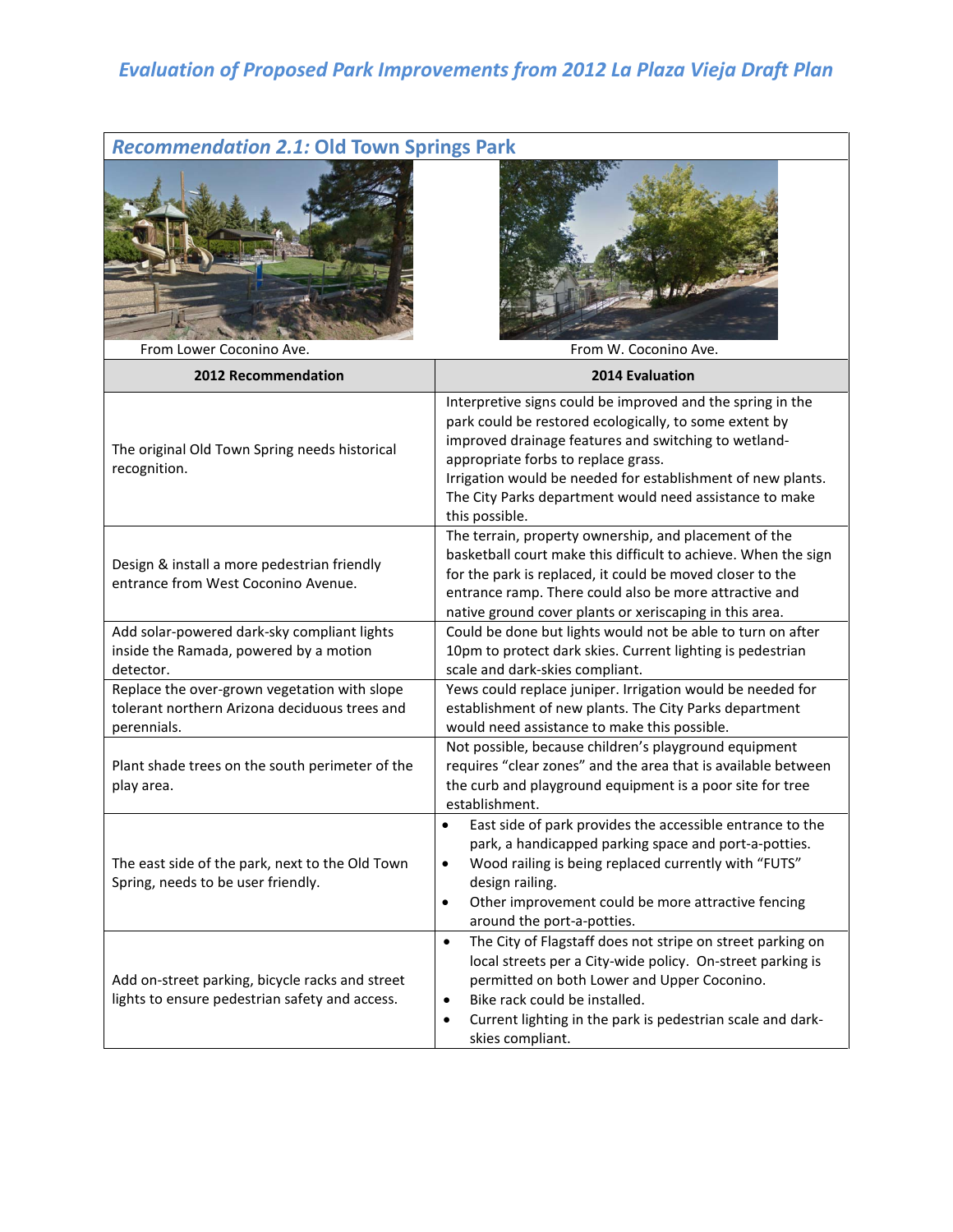## *Evaluation of Proposed Park Improvements from 2012 La Plaza Vieja Draft Plan*

### *Recommendation 2.2:* **Clay Avenue Ball Park**

| <b>2012 Recommendation</b>                              | <b>2014 Evaluation</b>                                                                                                                                                                                                                                                                                                                                                                                            |
|---------------------------------------------------------|-------------------------------------------------------------------------------------------------------------------------------------------------------------------------------------------------------------------------------------------------------------------------------------------------------------------------------------------------------------------------------------------------------------------|
| Redesign parking to be more efficient                   | The parking area is currently a dirt lot. It could be paved and<br>striped with parking spaces. On-street parking is available in<br>addition to the lot.                                                                                                                                                                                                                                                         |
| Allow pedestrian access from south                      | Would require agreements with property owners, and an<br>easement would be needed for pedestrian access across<br>parcels. This issue could be considered along with<br>improvements to FUTS access in the neighborhood.                                                                                                                                                                                          |
| Shared parking with apartments to the south?            | This would require agreement with the apartment complex<br>owner, and an easement would be needed for<br>vehicle/pedestrian access between the two parcels. Also,<br>peak hours for the park and the apartment complex coincide,<br>so parking might not be available when needed.                                                                                                                                |
| Install flushing toilet facilities (not a port potty)   | Determine if the porta-potties are an aesthetic issue or if a<br>full amenity is desired. If a full amenity is desired, consider<br>safety and maintenance issues: cost of heating the building so<br>water pipes don't freeze, increased vandalism, vagrants<br>staying overnight, etc. In the last few years there were<br>complaints about the service vendor, but the City has since<br>secured a new vendor. |
| Plant shade trees for playground area                   | Shade trees within the designated playground area are not<br>possible, because the playground equipment requires "clear<br>zones". There are spacing requirements for new shade trees<br>that could make this difficult to achieve given the<br>playground's proximity to private property. Also consider the<br>tradeoff if space were to be taken from the parking area for<br>planting.                        |
| Install dark-sky friendly lighting for evening<br>games | Dark-sky friendly lighting is an opportunity at this park<br>location. Funding would most likely need to be supplemented<br>in addition to what Parks & Rec could provide.                                                                                                                                                                                                                                        |